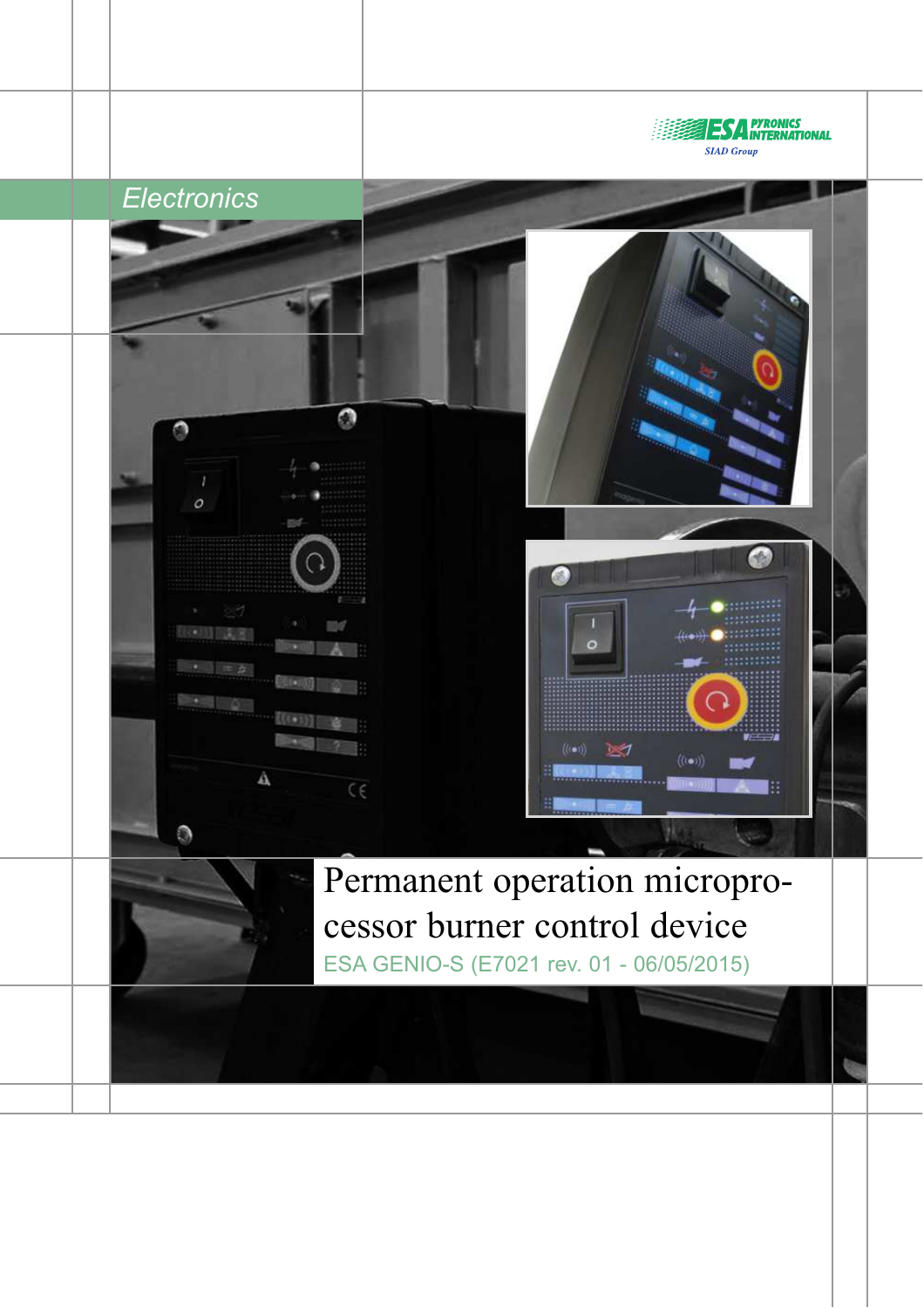**IESA** PYRONICS<br>**IESA** INTERNATIONAL

**SIAD Group** 



**GENERAL WARNINGS:**

■ All installation, maintenance, ignition and setting must be performed by qualified staff, respecting the norms present at the time and place of the installation.

 $\blacksquare$  To avoid damage to people and things, it is essential to observe all the points indicated in this handbook. The reported indications do not exonerate the Client/User from observing general or specific laws concerning accidents and environmental safeguarding.

 $\blacksquare$  The operator must wear proper DPI clothing (shoes, helmets...) and respect the general safety, prevention and precaution norms.

■ To avoid the risks of burns or high voltage electrocution, the operator must avoid all contact with the burner and its control devices during the ignition phase and while it is running at high temperatures.

■ All ordinary and extraordinary maintenance must be performed when the system is stopped.

■ To assure correct and safe use of the combustion plant, it is of extreme importance that the contents of this document be brought to the attention of and be meticulously observed by all personnel in charge of controlling and working the devices.

■ The functioning of a combustion plant can be dangerous and cause injuries to persons or damage to equipment. Every burner must be provided with certified combustion safety and supervision devices.

 $\blacksquare$  The burner must be installed correctly to prevent any type of accidental/undesired heat transmission from the flame to the operator or the equipment.

■ The performances indicated in this technical document regarding the range of products are a result of experimental tests carried out at ESA-PYRONICS. The tests have been performed using ignition systems, flame detectors and supervisors developed by ESA-PYRO-NICS. The respect of the above mentioned functioning conditions cannot be guaranteed if equipment, which is not present in the ESA-PYRONICS catalogue, is used.

### **DISPOSAL:**



To dispose of the product, abide by the local legislations regarding it.

**GENERAL NOTES:**

■ In accordance to the internal policy of constant quality improvement, ESA-PYRONICS reserves the right to modify the technical characteristics of the present document at any time and without warning.

 $\blacksquare$  It is possible to download technical sheets which have been updated to the latest revision from the **www.esapyronics.com** website.

■ The products manufactured by ESA-PYRONICS have been created in conformity to the **UNI EN 746- 2:2010** Norms: Equipment for industrial thermal process - Part 2: Safety requirements for combustion and the movement and treatment of combustible elements. This norm is in harmony with the Machine Directive **2006/42/CE**. It is certified that the products in question respect all the requirements prescribed by the above mentioned Norms and Directives.

■ Certified in conformity with the **UNI EN ISO 9001** Norm by DNV GL.

| <b>CERTIFICATIONS:</b> |  |  |  |
|------------------------|--|--|--|
|                        |  |  |  |

ESA GENIO-S conforms to **EN 298 CE599253** according to the certificate issued by notified body **0086**. ESA GENIO-S complies with EU directives: Gas directive **2009/142/EC**, Low Voltage Directive **2014/35/UE**, Electromagnetic Immunity **2014/30/UE**, in union with **EN298** and **EN746-2**.

The products meet the requirements for the Eurasian market (Russia, Belarus and Kazakhstan) according to the **EAC** certificate.

# CE FAI

#### **ASSISTANCE/CONTACTS:**



**Headquarters:** Esa S.p.A. Via Enrico Fermi 40 24035 Curno (BG) - Italy Tel +39.035.6227411 Fax +39.035.6227499 **esa@esacombustion.it**

**International Sales:** Pyronics International s.a. Zoning Industriel, 4ème rue B-6040 Jumet - Belgium Tel +32.71.256970 Fax +32.71.256979 **marketing@pyronics.be**

**www.esapyronics.com**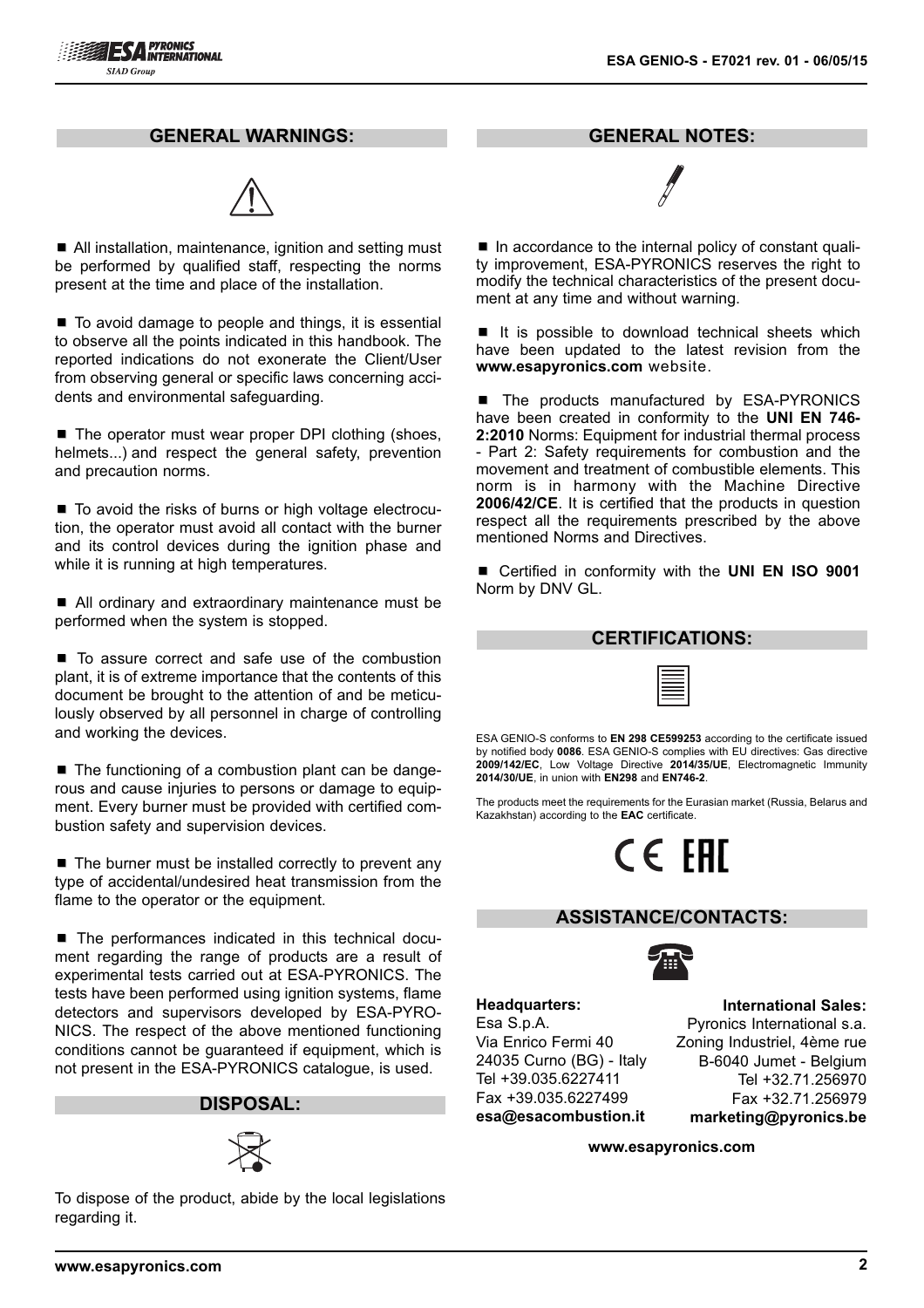ESA GENIO-S is a microprocessor flame control for the management and the control of single-stage burners in a condition of permanent operation, giving a simple and thorough status display of the burner.

The device has commands and local indications that together with the remote reset input and burner lockout output allow complete management of the burner.

ESA GENIO-S is supplied in a robust thermoplastic case designed for housing the ignition transformer and the connection cables, allowing installation in the immediate vicinity of the burner.

# **APPLICATION**

■ One-stage gas burners with continuous operation.

■ Burners with detection electrode or single electrode, and combined together.

■ Tunnel furnaces with local and remote control of the burners.

# **CHARACTERISTICS**

#### **GENERAL**

| ■ Supply voltage:                 | 115 Vac / 230 Vac +10÷-15%             |
|-----------------------------------|----------------------------------------|
| ■ Supply frequency:               | 45÷65 Hz                               |
| ■ Supply type:                    | phase-neutral, not suitable for        |
|                                   | phase-phase systems                    |
| ■ Type of neutral:                | suitable for systems with both         |
|                                   | neutral to earth as well               |
|                                   | as non-earthed neutral                 |
| ■ Power consumption without load: | ნ VA max                               |
| Operating temperature:            | $0+60$ °C                              |
| Storage temperature:              | $-20+80 °C$                            |
| ■ Protection degree:              | IP40                                   |
|                                   | (for wiring use specific cable glands) |
| $\blacksquare$ Mounting position: | any                                    |
| ■ Working environment:            | not suitable for explosive or          |
|                                   | corrosive environments                 |
| ■ Container:                      | Thermoplastic with glass fiber         |
| ■ Size:                           | 200×120×98 mm                          |
| $\blacksquare$ Weight:            | 1.200 $g$                              |
|                                   |                                        |



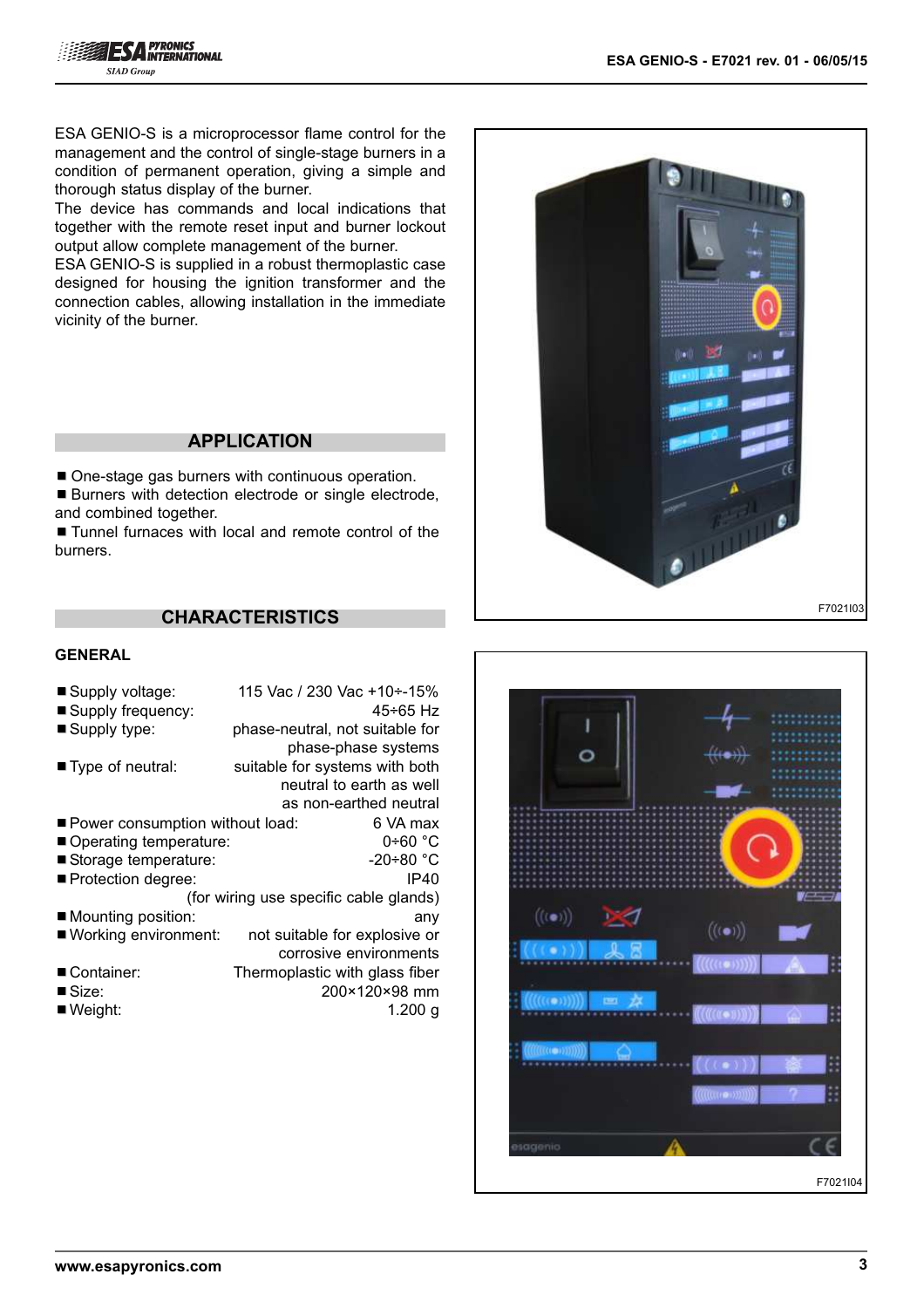

# **CHARACTERISTICS**

#### **INPUTS AND OUTPUTS**

- 
- $\blacksquare$  Minimum ionization current:
- 
- 
- 
- 
- 
- 
- 
- 
- 
- 
- 
- 
- ■Resistance outputs for burner counts 1,8 KΩ ¼ W 1%

#### **PARAMETERS**

- Waiting or prepurge time before ignition: 0÷65 sec (multiples of 5 sec)
- 
- 
- 
- 
- ¾Flame sensor check on permanent operation: within 1 hour

■ Voltage at flame detection probe: max 280 Vac<br>■ Minimum ionization current: 3 µA ± 0,3 µA ■ Current limit on the probe: 1 mA ■ Type of detection probe: electrode electrode electrode electrode electrode electrode electrode electrode electrode ■ Line length of detection electrode probe: < 2 m ■Insulation between probe conductors:  $> 50 MΩ$  (cables with double insulation or protection) ■HV cable length from ignition transformer: interest in the state of the length 1 m / maximum 2 m ■ Distance between ignition electrode and burner mass: 3 mm ± 0,5 ■ Remote reset input voltage: same as the supply voltage in the state state state supply voltage in the supply voltage ■ Digital input absorption: max 5mA ■ Output voltage: same as the supply voltage in the supply voltage in the supply voltage in the supply voltage ■ Maximum current for each output: 1,5 A (2 A for ignition transformer) ■ Total maximum current for all the outputs: 3.15A per 10 seconds / minute ■ Output protection fuse: 3.15A rapidly replaceable

■ First safety time: 3-5-7-10 sec ■ Reaction time: 1 sec ■ Accepted remote unlocks: max 5 in 15 minutes ■Type of lockout: volatile unlocking at the power supply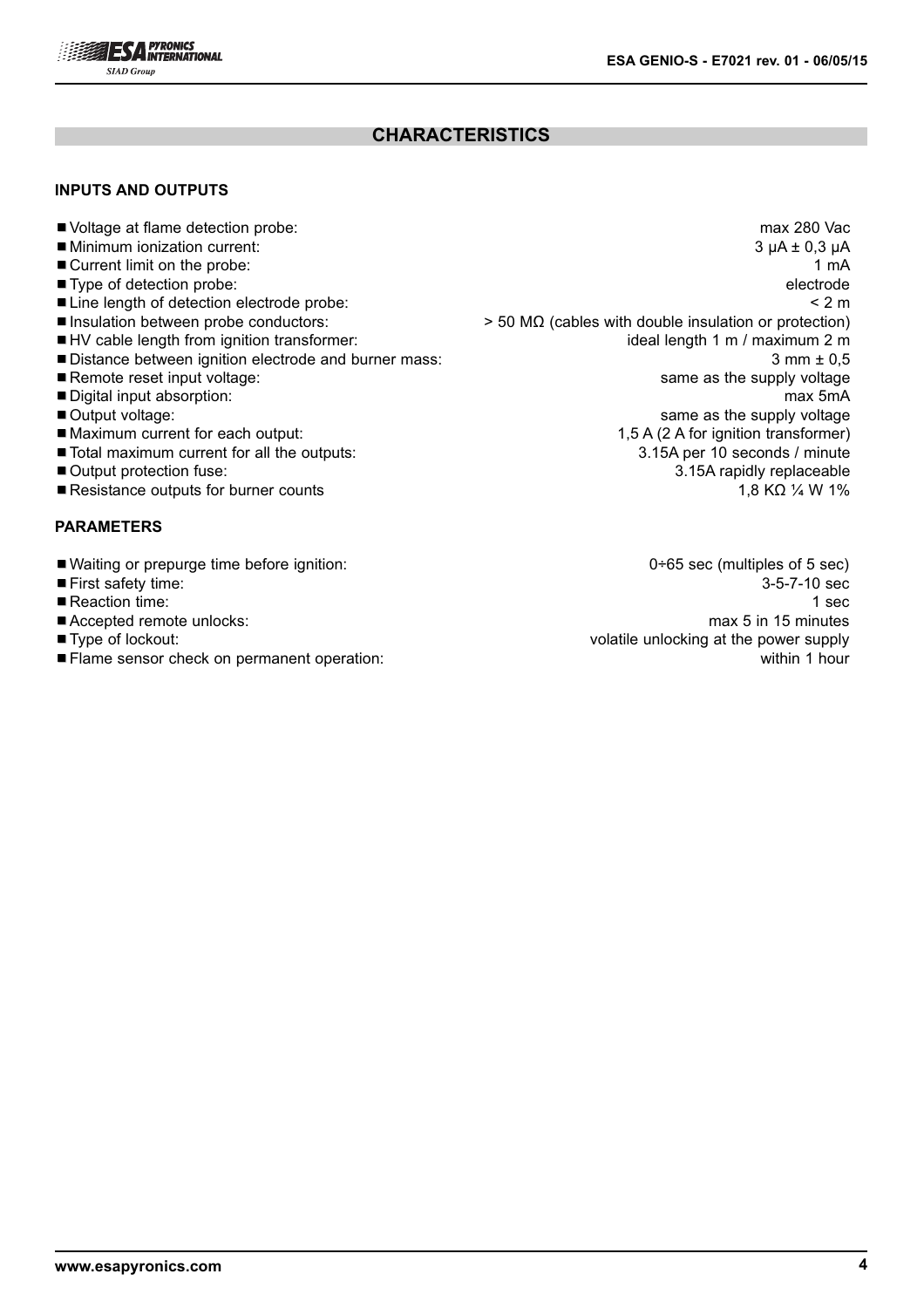# **DESCRIPTION**

ESA GENIO-S is a microprocessor flame control with inputs and outputs for the management and supervision of burners in permanent operation, suitable for applications in which the burners remain lit for periods longer than 24 hours. ESA GENIO-S manages one-stage gas burners, by detecting the flame presence via a dedicated

detection electrode or through the same electrode used for the ignition of the burner (single electrode), thanks to the ionization effect. The internal flame amplifier is checked every hour guaranteeing the functionality and safety for prolonged operating periods of the burner.



The device has a local switch for burner exclusion, a reset button and diagnostic leds.

ESA GENIO-S signals to the furnace control system that the burner is in lockout by closing a voltage free contact, or giving the status of the burner with no anomalies via an output with calibrated resistance that must be connected to a burner count system. Moreover, the device has a reset input to be able to accept the remote unlocks.

ESA GENIO-S allows to change the waiting time of igni-

tion and recycle even in the installation phase, while the safety and intervention times are fixed and can only be modified by the manufacturer.

The device is supplied in a robust housing made of thermoplastic designed for the outputs of the cables and for the housing of the ignition transformer. On request, ESA GENIO-S can be supplied pre-wired.

# **DISPLAY AND LOCAL CONTROL SECTION**

#### **DISPLAY SECTION**

ESA GENIO-S has a display section composed of three Diagnostic LEDs, one of which regards the power supply and the other two that combined indicate the different phases of the ignition cycle and the type of burner lockout.

| <b>SYMBOL</b> | <b>COLOUR</b> | <b>DESCRIPTION</b>                                                                                                                                                                    |
|---------------|---------------|---------------------------------------------------------------------------------------------------------------------------------------------------------------------------------------|
|               | Green         | Power Led, indicates that the ESA GENIO-S device is powered and controls<br>the burner by managing the output of the gas valve and ignition transformer.                              |
|               | Yellow        | Status Led indicates, depending if blinking or steady, the operation state of<br>the burner. Also in conjunction with the red Led runs a diagnostic on the type<br>of burner lockout. |
|               | Red           | Lockout presence Led. Indicates that the device is in a lockout state due to<br>the malfunctioning of the burner or one of its organs.                                                |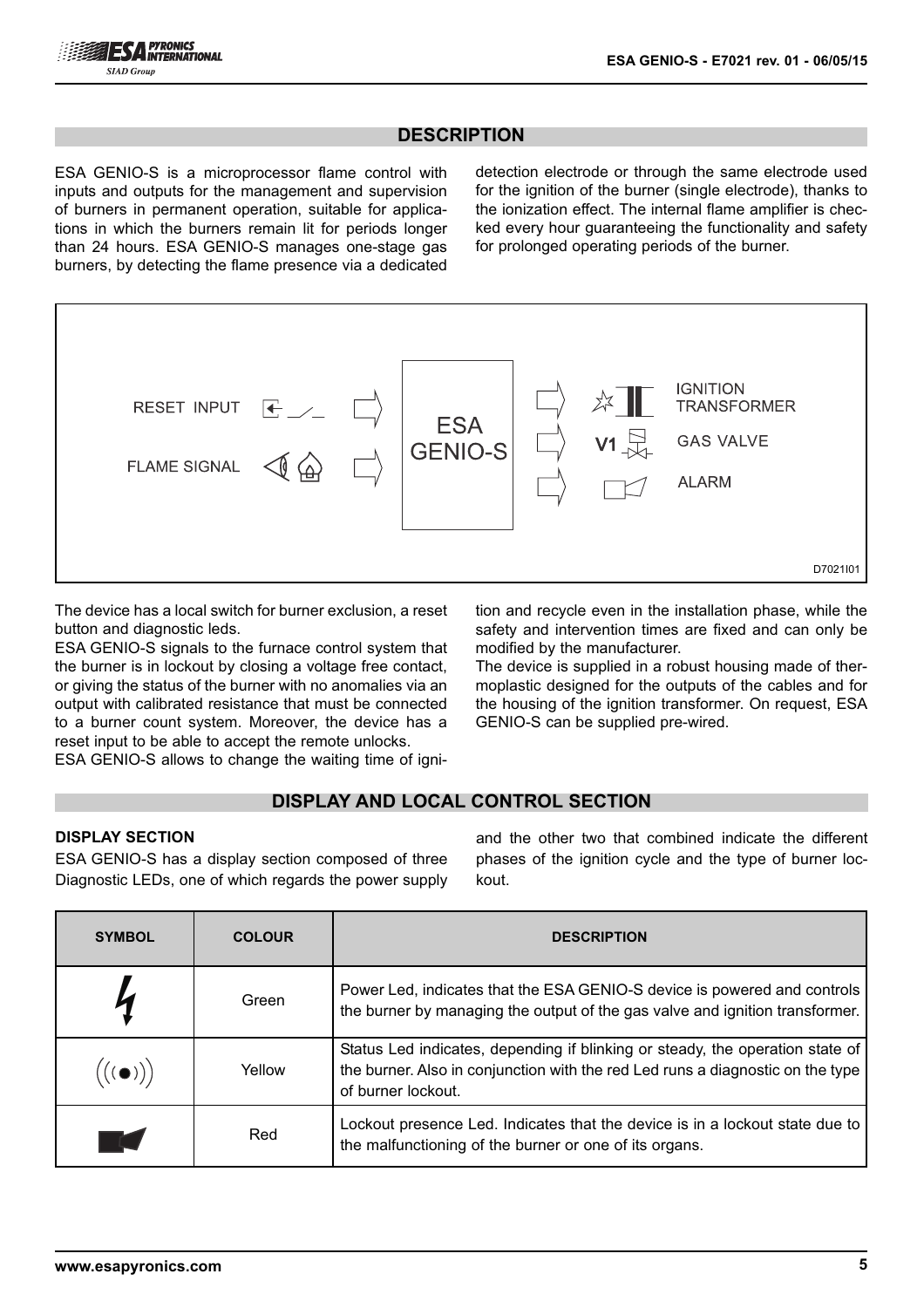## **DISPLAY AND LOCAL CONTROL SECTION**

#### Regular functioning phases

| <b>LOCKOUT LED</b> | <b>STATUS LED</b>                                    | <b>DESCRIPTION</b>                                                                                                                                                                                                                                         |
|--------------------|------------------------------------------------------|------------------------------------------------------------------------------------------------------------------------------------------------------------------------------------------------------------------------------------------------------------|
|                    | $\bigl(\bigl((\bullet)\bigr)\bigr)$<br>slow blinking | Counting stage of the waiting time before ignition of the burner. During this<br>phase a check is carried out to make sure that there is no flame present,<br>otherwise a lockout for illegal flame is determined.                                         |
| TC.                | $\Bigl(\bigl((\bullet)\bigr)\Bigr)$<br>fast blinking | Ignition phase of the burner with duration equal to the first safety time. The<br>equipment activates the ignition transformer and the gas valve, then at the<br>end of the safety time deactivates the transformer and verifies the flame for-<br>mation. |
| off                | on (steady)                                          | ESA GENIO-S keeps active the gas valve and continuously checks the pre-<br>sence of the flame in the burner                                                                                                                                                |
|                    |                                                      | Waiting phase before repeating the attempt to ignite the burner following the<br>flame signal loss when the recycle is active. This stage lasts only a few<br>seconds.                                                                                     |

#### Lockouts or failures

| <b>LOCKOUT LED</b> | <b>STATUS LED</b>                                                                                     | <b>DESCRIPTION</b>                                                                                                                                                                                                                                                                                                                                                                                                                                                                        |
|--------------------|-------------------------------------------------------------------------------------------------------|-------------------------------------------------------------------------------------------------------------------------------------------------------------------------------------------------------------------------------------------------------------------------------------------------------------------------------------------------------------------------------------------------------------------------------------------------------------------------------------------|
| On (steady)        | $((\bullet))$<br>slow blinking                                                                        | Lockout due to loss of flame signal during the normal operation of the bur-<br>ner. The causes are to be found in the regulation of the flow of combustion<br>air and fuel (rapid flow variations, adjustment out of range) or in the detec-<br>tion system (probes broken, dirty or poorly positioned).                                                                                                                                                                                  |
|                    | $\bigl(\bigl((\bullet)\bigr)\bigr)$<br>fast blinking                                                  | Lockout due to the detection of a signal or illegal flame during the phases<br>prior to ignition of the burner. The causes are to be found in the detection<br>system (broken sensor) or in the gas drawn by the safety solenoid valve that<br>allows the burner to remain on.                                                                                                                                                                                                            |
|                    | $\bigl( (\begin{matrix} (\bullet) \end{matrix}) \bigr)$<br>1 slow blinking and<br>2 rapid alternating | Lockout due to flame failure during burner ignition. The causes are to be<br>found in the ignition system (absence of spark to the electrodes or faulty<br>transformers), the incorrect adjustment of the fuel and combustion air flows,<br>or in the detection system (broken sensor, broken wires, earthing not con-<br>nected). Specifically, in the first two cases the flame does not trigger, while<br>in the latter case the flame forms but ESA GENIO-S is not able to detect it. |
|                    | $\bigl( (\begin{matrix} (\bullet) \end{matrix}) \bigr)$<br>on (fixed)                                 | Generic lockout of the ESA GENIO-S device as a result of a malfunction<br>detected in its internal components. Power cycle the device and if the pro-<br>blem persists, the instrument must be sent to the manufacturer.                                                                                                                                                                                                                                                                  |
| off                | $\bigl( \bigl( (\bullet) \bigr) \bigr)$<br>fast blinking                                              | Software lockout in which ESA GENIO-S maintains outputs inactive indefini-<br>tely. Blocking software happens as a result of attempts to reset in time lap-<br>ses that are too close to each other. To restore operation turn off and then<br>on again the device.                                                                                                                                                                                                                       |

#### **LOCAL COMMAND**

ESA GENIO-S allows local control of the burner thanks to a reset button and a power switch.

The button has the function of local unlocking and is active when the burner is in lockout state to the exclusion of the software lockout that requires to be switched off via

the power switch. Following burner lockout, wait 2 seconds before pressing the reset button.

The power switch disconnects the flame control and in multi burner applications, allows you to select the ones to keep off or on depending on the production requests.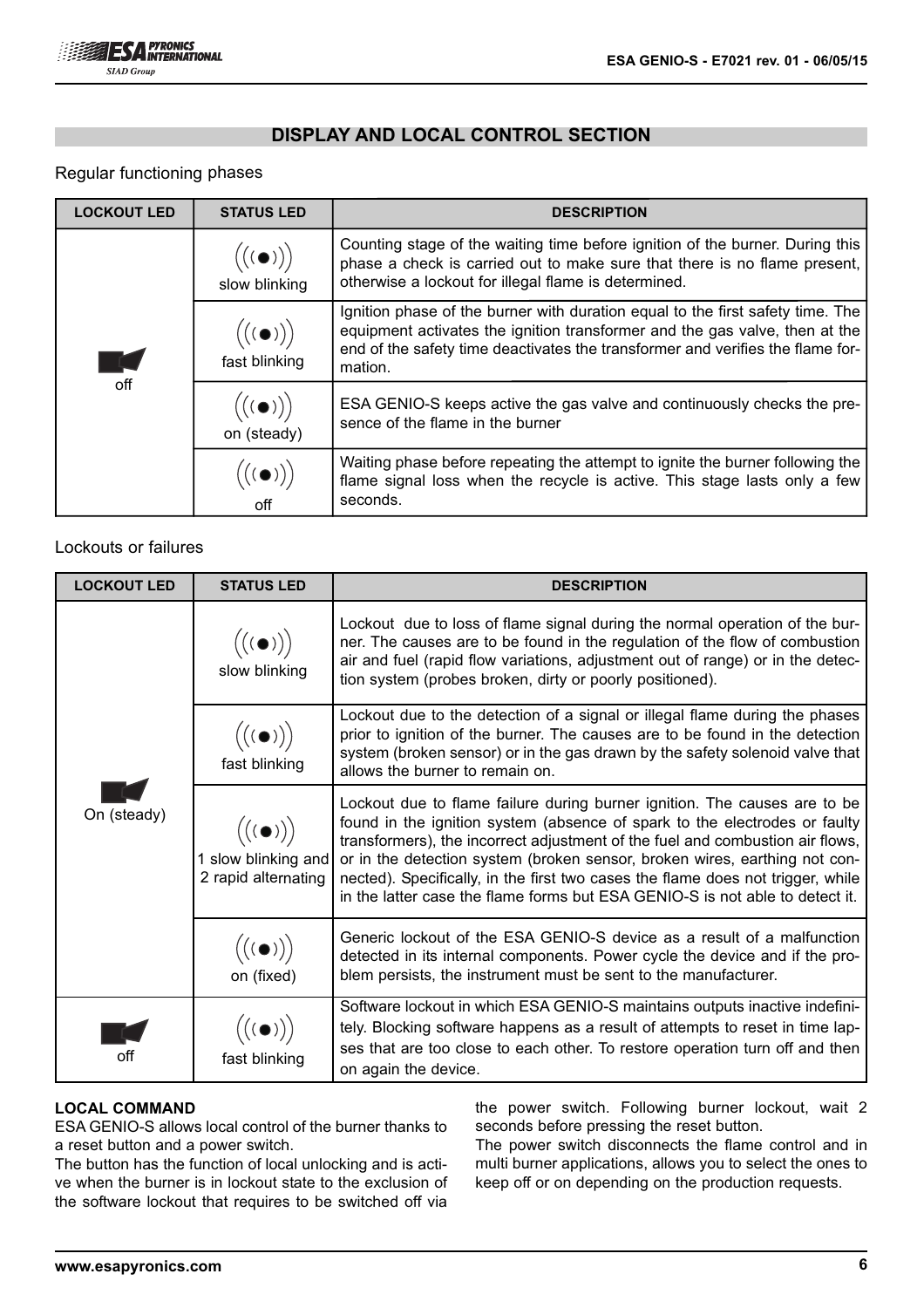#### **FUNCTIONING**

ESA GENIO-S, when powered, it carries out burner ignition by activating the ignition transformer and the gas valve. After the ignition phase the device keeps active only the gas valve for the entire time in which the flame is present.

If the flame does not form or if it turns off during operation of the burner, the device intercepts the gas valve and displays the lockout status. If the recycle is activated, at flame signal loss, the device automatically performs a further ignition attempt.

To restore burner operation just press the front reset button or activate the remote input unlock or power cycle the device (automatic release at each feeding).

Before performing the attempt to light the burner ESA GENIO-S waits for the set waiting time, then moves on to the burner ignition. The power switch allows you to turn off the burner locally without the burner anomaly being reported to the control system.

The following table specifies the ignition sequence of the burner with an indication of the state of the outputs:

| <b>BURNER IGNITION</b><br><b>CYCLE PHASE</b> | <b>GAS VALVE</b><br><b>OUTPUT</b> | <b>IGNITION</b><br><b>TRANSFORMER</b><br><b>OUTPUT</b> | <b>OUTPUT WITHOUT</b><br><b>ANOMALIES FOR</b><br><b>BURNER COUNT</b> | <b>BURNER</b><br><b>LOCKOUT</b><br><b>OUTPUT</b> |
|----------------------------------------------|-----------------------------------|--------------------------------------------------------|----------------------------------------------------------------------|--------------------------------------------------|
| ESA GENIO-S off                              | Off                               | Off                                                    | Resistance on                                                        | Off                                              |
| Purging phase according<br>to the set time   | Off                               | Off                                                    | Resistance on                                                        | Off                                              |
| Ignition phase according<br>to the set time  | On                                | On                                                     | Resistance on                                                        | Off                                              |
| Burner lit in regime                         | On                                | Off                                                    | Resistance on                                                        | Off                                              |
| Recycle for flame loss                       | Off                               | Off                                                    | Resistance on                                                        | Off                                              |
| Lockout for flame signal loss                | Off                               | Off                                                    | Resistance off                                                       | <b>On</b>                                        |
| Lockout for illegal flame<br>before ignition | Off                               | Off                                                    | Resistance off                                                       | <b>On</b>                                        |
| Lockout due to failed ignition               | Off                               | Off                                                    | Resistance off                                                       | On                                               |
| Generic device lockout                       | Off                               | Off                                                    | Resistance off                                                       | On                                               |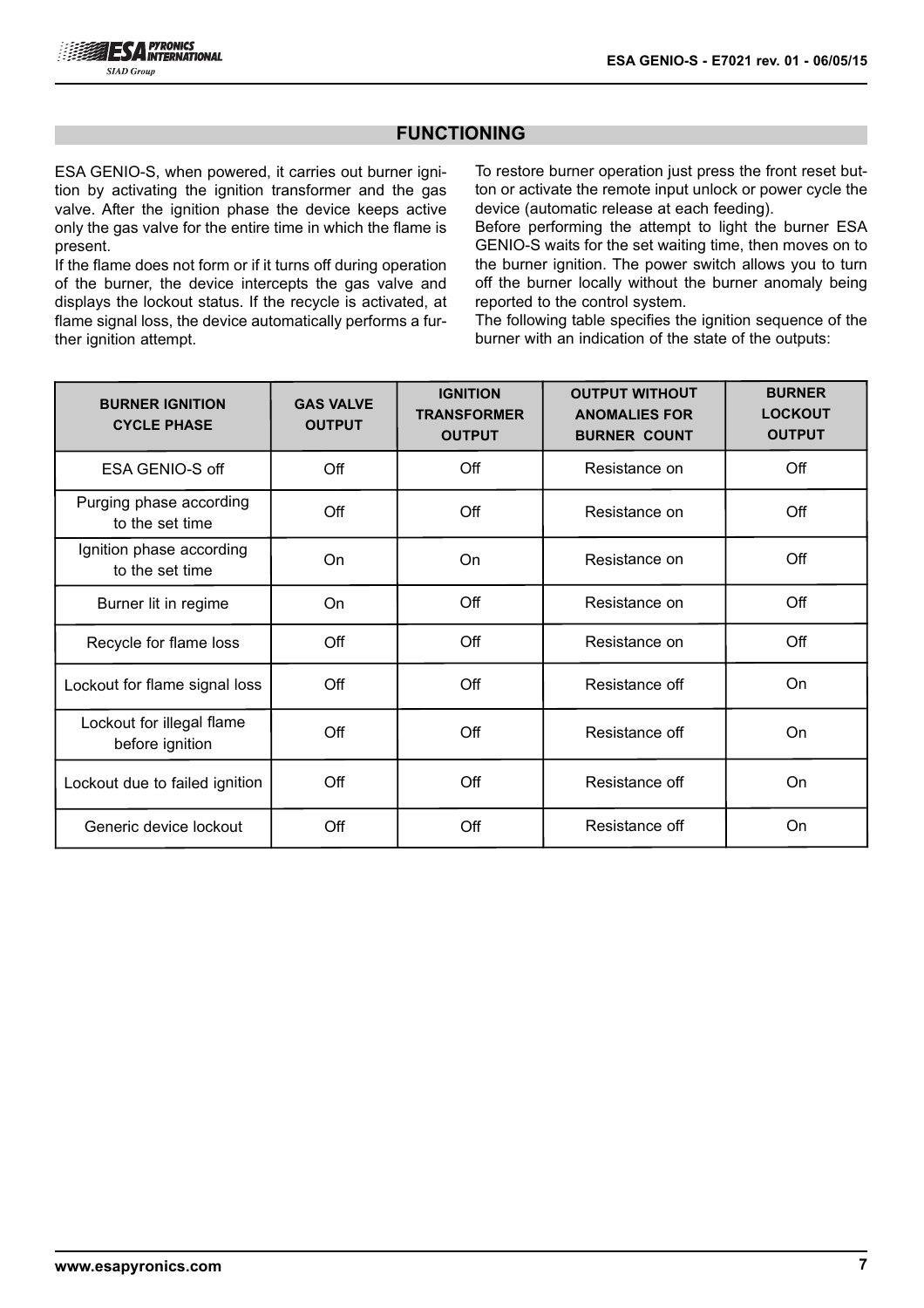

# **FUNCTIONING**

Below you can see the burner ignition cycle performed by ESA GENIO-S, with flame signal loss after burner ignition and subsequent unlock command.

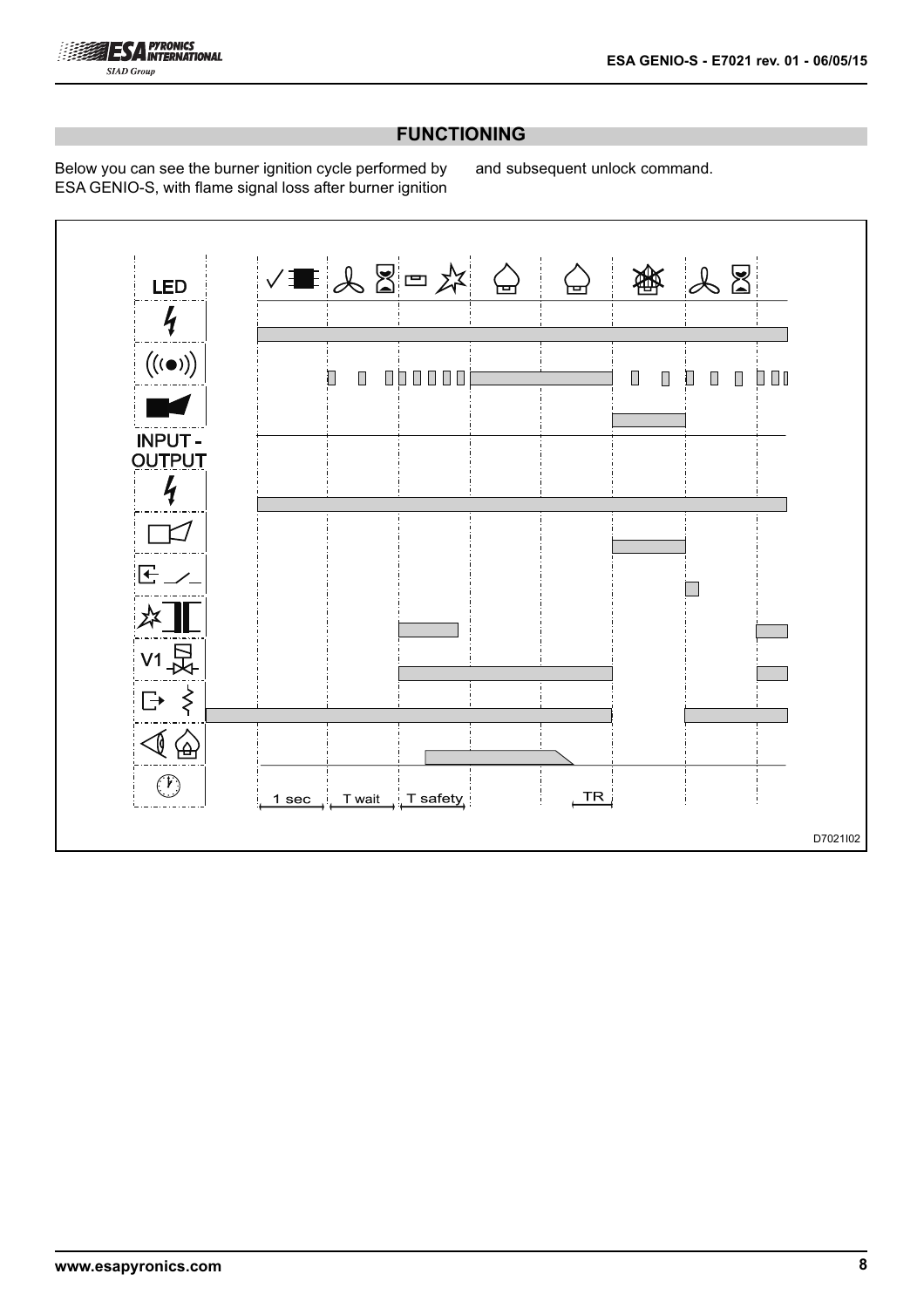

# **APPLICATION EXAMPLE 1 - ESA GENIO-S**

ESA GENIO-S manages a burner that has a specific electrode for ignition and another electrode for the detection of the flame signal.

GENIO-S for controlling the ignition of the burner, receives a signal in case the burner is in lockout and may send a reset from the remote to retry ignition of the burner.

The management system of the furnace feeds ESA

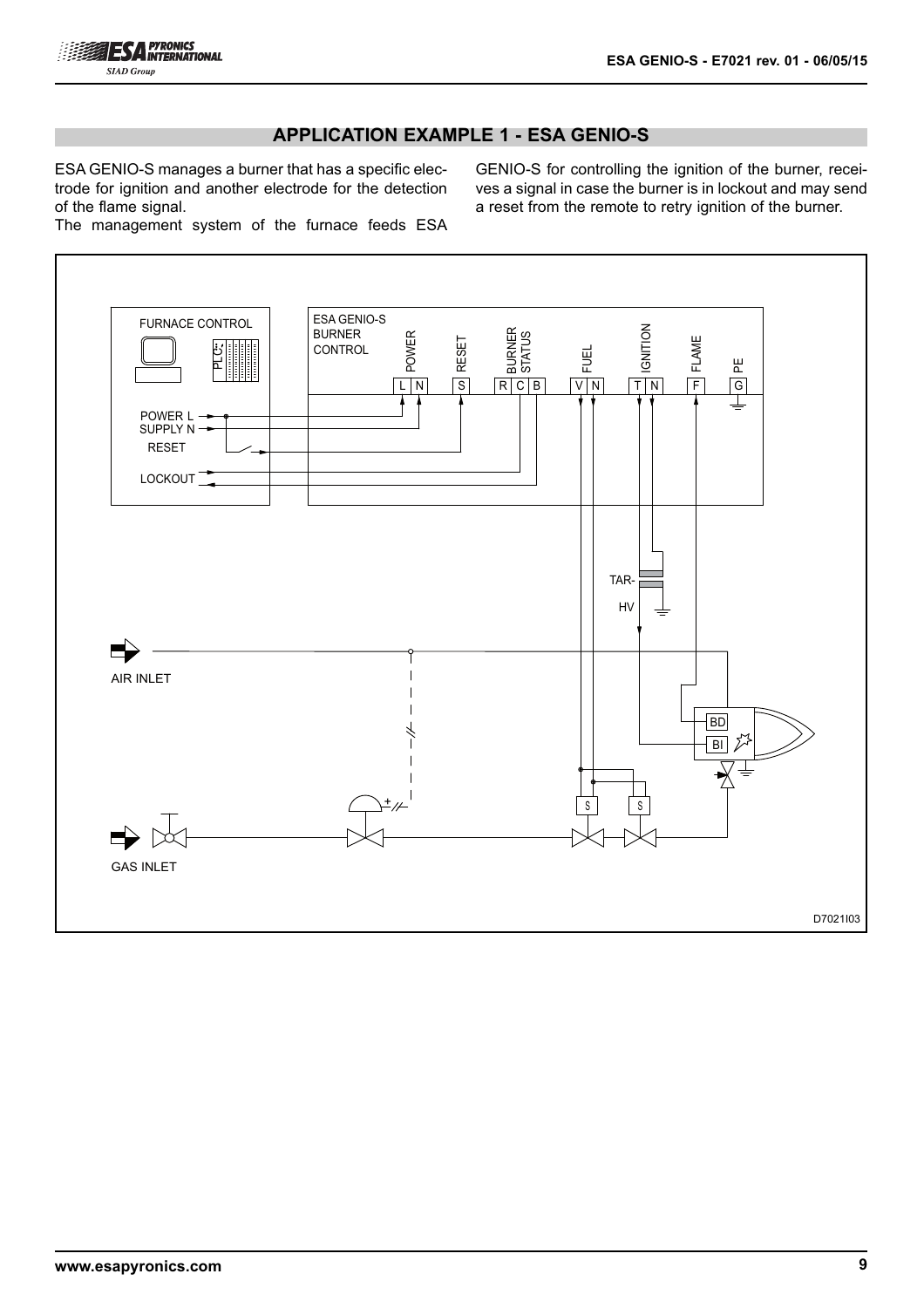

### **APPLICATION EXAMPLE 2 - ESA GENIO-S**

ESA GENIO-S manages a burner that has a single electrode for ignition and flame signal detection.

The management system of the furnace feeds ESA

GENIO-S for controlling the ignition of the burner, receives a signal in case the burner is in lockout and may send a reset from the remote to retry ignition of the burner.

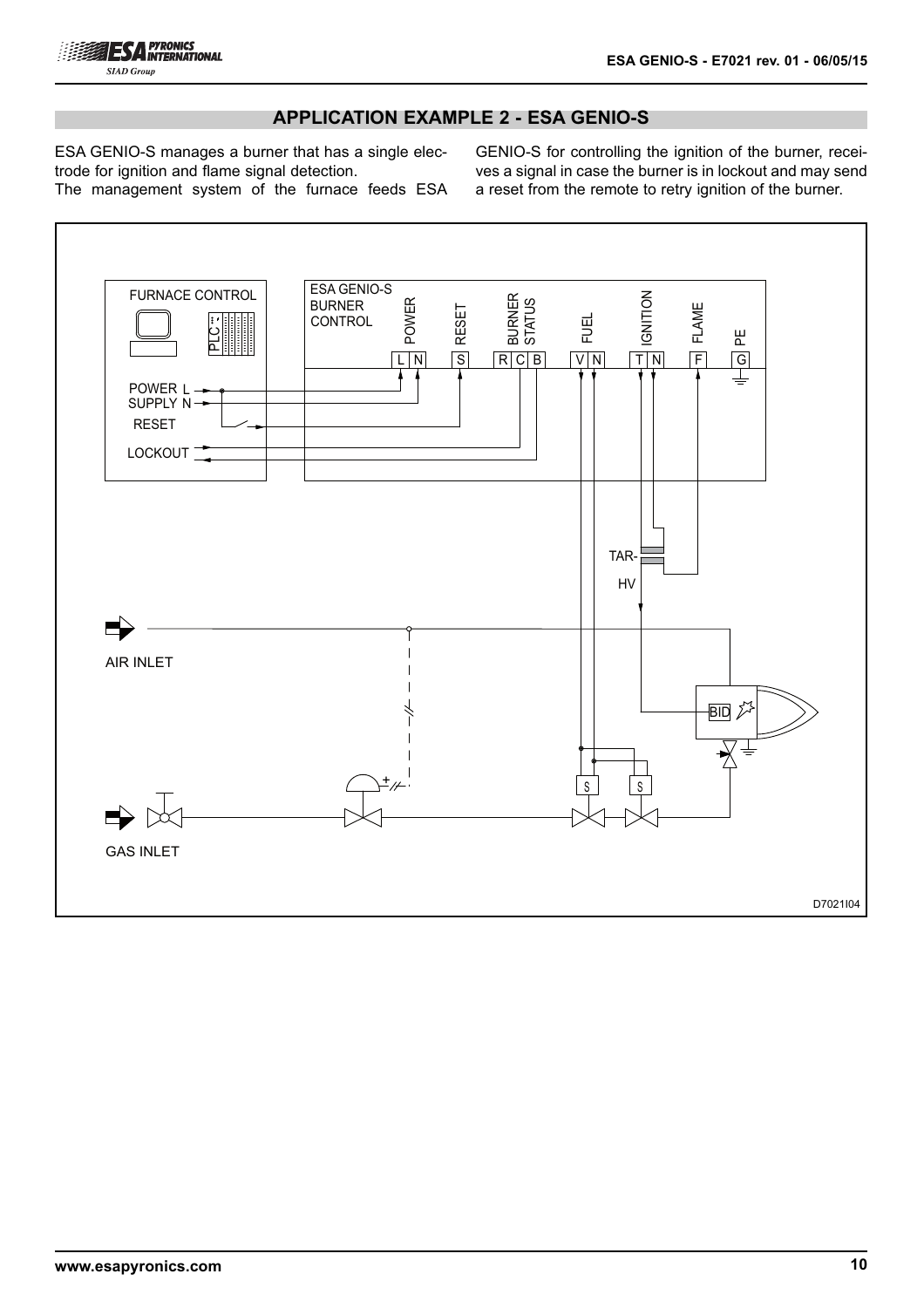# **CONFIGURATION PARAMETERS**

The configuration defines the operating mode of ESA GENIO-S, adapting it to the needs of the system. The safety parameters are set by the manufacturer in accordance with the rules for application, so they cannot be changed; while the ignition waiting time and the attempt for recycle due to the loss of the flame signal can be modified by the user using the dip-switches S1 to S5 (see letters on the board).



The attempt to recycle after the loss of the flame signal is enabled by putting the "ON" position on the dip S1. In case this dip-switch is in position 0, when the flame signal is lost, the device intercepts the gas valve and stops in lockout with the relative indication.

| <b>Recycle OFF</b> | S5 S4 S3 S2 S1<br>ON<br>0FF                                 |
|--------------------|-------------------------------------------------------------|
| <b>Recycle ON</b>  | - 51<br>S3<br>S <sub>4</sub><br>S <sub>2</sub><br>ON<br>0FF |

#### **Purge time setting**

The ignition waiting time is set via four DIP switches that combinated together allow you to have a range from 0 to 65 seconds, as expressed in the following table. This opportunity allows to start several burners in sequence even with a single ignition signal, or to change the waiting time during installation.

| Waiting time: 0 sec.  | S5 S4 S3 S2 S1<br>ON.<br>0FF       | Waiting time: 30 sec. | S5 S4 S3 S2 S1<br>ON<br>0FF        |
|-----------------------|------------------------------------|-----------------------|------------------------------------|
| Waiting time: 1 sec.  | S5 S4 S3 S2 S1<br>ON<br>0FF        | Waiting time: 35 sec. | S5 S4 S3 S2 S1<br>ON<br><b>OFF</b> |
| Waiting time: 3 sec.  | S5 S4 S3 S2 S1<br><b>ON</b><br>0FF | Waiting time: 40 sec. | S5 S4 S3 S2 S1<br>ON<br>0FF        |
| Waiting time: 5 sec.  | S5 S4 S3 S2 S1<br>ON.<br>0FF       | Waiting time: 45 sec. | S5 S4 S3 S2 S1<br>ON.<br>0FF       |
| Waiting time: 10 sec. | S5 S4 S3 S2 S1<br>ON<br>0FF        | Waiting time: 50 sec. | S5 S4 S3 S2 S1<br>ON<br>0FF        |
| Waiting time: 15 sec. | S5 S4 S3 S2 S1<br>ON<br>0FF        | Waiting time: 55 sec. | S5 S4 S3 S2 S1<br>ON<br><b>OFF</b> |
| Waiting time: 20 sec. | S5 S4 S3 S2 S1<br>ON<br>0FF        | Waiting time: 60 sec. | S5 S4 S3 S2 S1<br>ON<br>0FF        |
| Waiting time: 25 sec. | S5 S4 S3 S2 S1<br>ON<br>0FF        | Waiting time: 65 sec. | S5 S4 S3 S2 S1<br>ON<br>0FF        |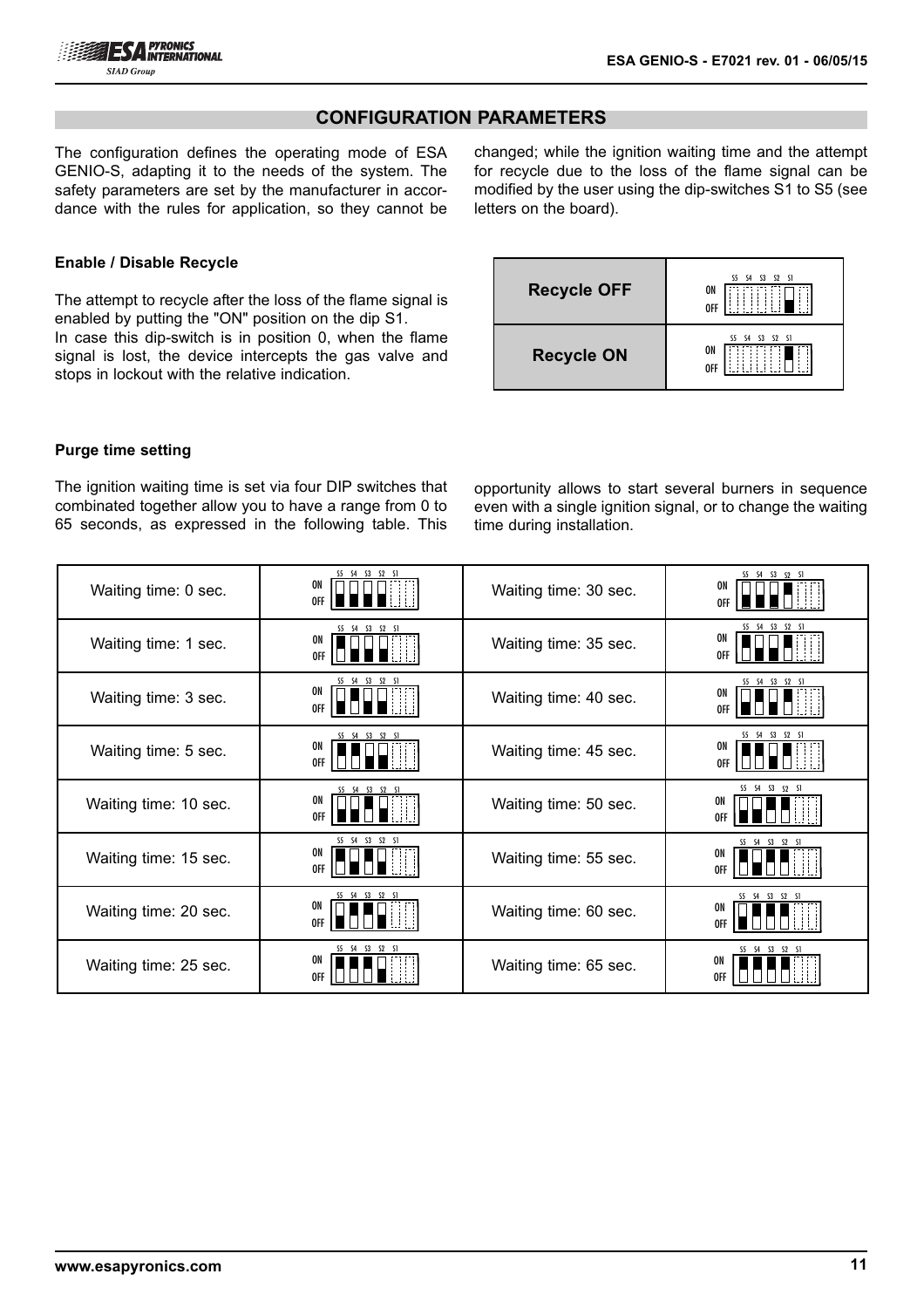# **CONFIGURATION PARAMETERS**

The following table shows the maximum time allowed for safety. Refer to the specific rule to determine the correct parameters applicable to the installation, choosing values that do not compromise safety.

If values are set that are not allowed by EN298 but only by EN746-2, on the label of the instrument only the reference standard for which ESA GENIO-S is applicable is indicated.

| <b>APPLICATION</b> | <b>NORM</b>  | <b>IGNITION</b><br><b>SAFETY TIME</b>         | <b>REACTION</b><br><b>TIME</b>               | <b>NOTES</b>                                                                                                                                                                                                             |
|--------------------|--------------|-----------------------------------------------|----------------------------------------------|--------------------------------------------------------------------------------------------------------------------------------------------------------------------------------------------------------------------------|
|                    | <b>EN298</b> | Refer to the<br>application Norm              | $max.1$ s                                    | Recycle and reignition allowed.                                                                                                                                                                                          |
|                    | EN676        | Dipends on burner type<br>and power max. 5 s  | max. 1 s                                     | Depending on the application,<br>only one recycle attempt is allo-<br>wed. "Prepurge" mode is speci-<br>fied by the norm.                                                                                                |
| Gas burners        | EN746-2      | Dipends on burner type<br>and power max. 10 s | Dipends on the<br>application<br>maximum 2 s | Depending on the application,<br>one recycle attempt is allowed at<br>flame signal loss, two recycle<br>attempts at failed ignition and<br>high temperature functioning.<br>"Prepurge" mode is specified by<br>the norm. |
|                    | <b>EN230</b> | Dipends on burner type<br>and power max. 20 s | $max.1$ s                                    | Depending on the application,<br>recycle and allowed reignition.<br>"Prepurge" mode is specified by<br>the norm.                                                                                                         |
| Oil burners        | EN746-2      | Dipends on burner type<br>and power max. 10 s | Dipends on the<br>application<br>maximum 2 s | Depending on the application,<br>one recycle attempt is allowed at<br>flame signal loss, two recycle<br>attempts at failed ignition and<br>high temperature functioning.<br>"Prepurge" mode is specified by<br>the norm. |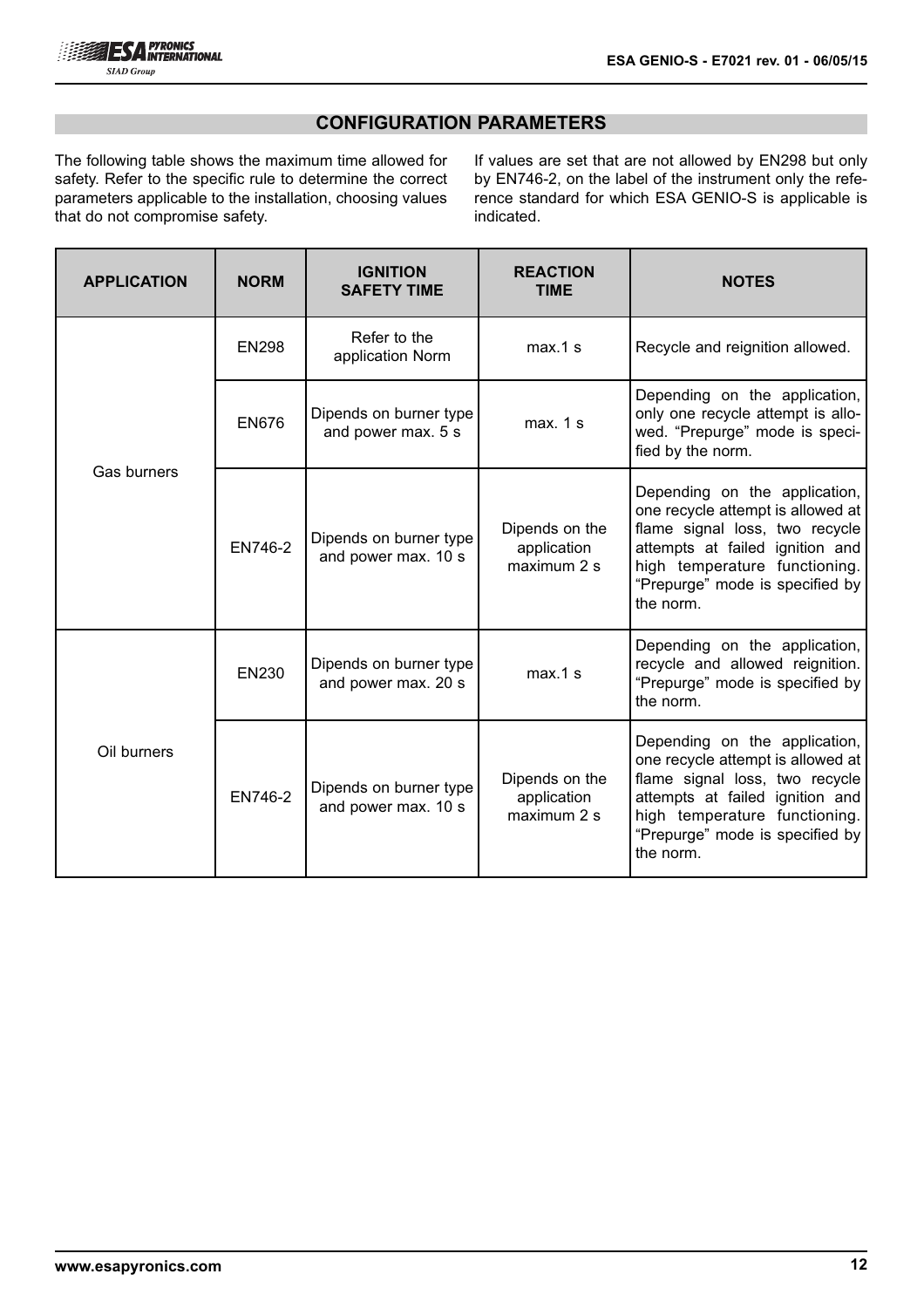#### **WARNINGS**

For a correct use of the flame control, follow these instructions:

■ In the selection of configuration parameters to be analyzed, in addition to the standard specification, any risks associated with certain operating modes, choose values that do not compromise the safety of the application. Before installing the instrument, verify that the configuration parameters are set as defined.

■ ESA GENIO-S is meant to be electrically connected in a permanent and fixed manner. The inversion of the phase/neutral connection may compromise the safety of the system. Do not use different phases between the different voltage inputs and do not apply voltages on the output terminals.

■ Check the correct connection after installation. Before powering the instrument ensure that the voltage and frequency are correct. Ensure that loads do not have an absorption greater than the maximum capacity of the output contacts.

■ The safety shutdown of the burner, for unsafe conditions for the application (emergency, temperature, pressure is not correct, etc) is only guaranteed by removing power from the device.

■ The remote reset command must be impulsive: ESA GENIO-S accepts the unlock command when it receives the signal unless it has exceeded the number of unlocks allowed for the period of time.

■ The power supply for fuel solenoid valves must be derived only from the predisposed ESA GENIO-S output. Management of the fuel solenoid valves using other devices (relay, not safety PLC...), which are commanded by the instrument is not admitted.

■ When replacing the fuse outputs, the fuse must be fast blow and with a value that does not exceed the maximum permissible current.

 $\blacksquare$ If there is trouble with other equipment (interference EMC) during the ignition of the burner, for the connection of the HV cable to the ignition electrode use a connector with noise filter (data sheet E5001), in addition to verifying that the path of the cable is correct (see "Installation" chapter), and that the cable is properly connected to the HV transformer and electrode connector.

■ For single electrode detection systems use only specific ignition transformers, which allow the operation for ignition and detection with a single electrode. Check the correct connection of the protective earth to the device before ignition to avoid irreparable damage.

■Avoid burner ignition attempts close to each other so as not to overheat the control devices of the ignition system (solenoid valves and transformers). Consider a minimum time lapse between 1 ignition and another equal to the sum of the purging time and the first safety time, increased by 5 seconds.

■ The remote signaling burner lockout should be used as an alternative to the output of the burner without anomalies with calibrated resistance connected to the burner counts system. You cannot use the two signals at the same time, since they have the same common terminal.

■In case of lockout or malfunctioning see chapter "Display Section" to identify the failure according to the code indicated by the instrument. Operate on the instrument and on the connected devices only when not powered.

■ In case of malfunctioning ESA GENIO-S must be sent to the manufacturer for repair. Any modification or repair carried out by third parties causes the warrantee conditions to automatically expire and may compromise the application safety.

■ ESA GENIO-S is a control device of the safety organs and verifies the functionality of the burner (part of the protection system according to EN746-2). It is not intended as a regulation device, for which there are specific instruments.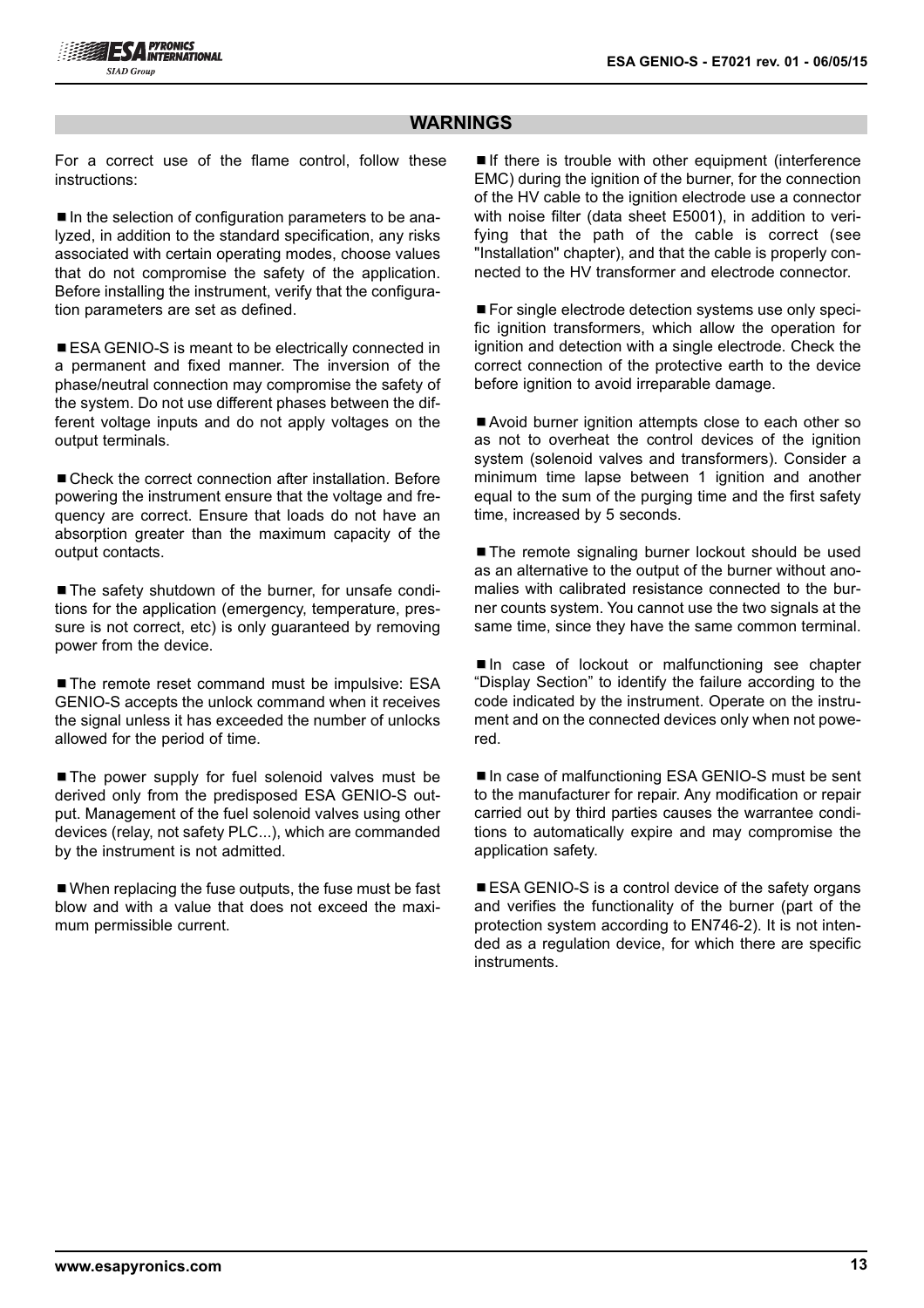# **INSTALLATION**

For correct installation respect the following instructions:

**1 -** Avoid placing ESA GENIO-S near intense magnetic or electric fields. Do not expose to direct radiation from heat or products resulting from combustion such as liquids, solvents or corrosive gases.

**2 -** Do not limit in any way the area around the instrument, but leave enough space and ensure adequate ventilation to prevent overheating of the device.

**3 -** The installation should be performed by qualified personnel in compliance with the regulations in force at the time and place of installation.

**4 -** All processing of the container required for the installation of the instrument, must ensure a degree of protection equal to or not less than IP40. For systems used in open air the degree of protection should be equivalent to IP54. The degree of protection can also be guaranteed by the application in which the instrument is inserted.

**5 -** If the power system is the phase-phase type, you must install an insulation transformer connected to one end of the secondary winding referenced to ground.

**6 -** When wiring, refer to the technical documentation, according to the polarity between phase and neutral. The terminals for the electrical connections are screw type and can accept conductors of 0.5 to 2.5mm² and the choice of conductors and their location must be suitable for the application.

**7 -** Tighten adequately the conductors in the terminals to prevent malfunction or overheating which can lead to dangerous conditions. Numbering and the use of appropriate terminals on the conductors is recommended.

**8 -** The connection of the ignition transformer to its burner electrodes, must be done with unshielded HV (High Voltage) cable, specifically for high voltage (data sheet E5001). Use the connector with noise filter for connection to the ignition electrode. The length of the HV cable must not exceed the indicated size, otherwise the ignition transformer must be positioned near the burner. The HV cable must be routed away from power cables or signals and not in metal conduits: ideally it should be left in the open air. See data sheet E5004 for connection between the ignition transformer and its electrode on the burner.

**9 -** Make sure that the ignition electrode of the burner is positioned so that the distance between the terminal electrode and the metal mass, at the point of ignition burner. is less than the maximum allowed.

**10 -** The laying of the flame detection cables must be separated from power cables and other wires. The use of multi-core cables is not allowed and neither is the use of shielded cables. The type of cables must guarantee insulation between conductors as minimum required.

**11 -** The detection probes and any connectors must be isolated and out of reach by using protective gear to allow access only to authorized personnel; if it is considered necessary warnings must be placed close to the probes.

**12 -** Always make sure the protective earth conductor is connected with the respective suitable terminals, to all metallic frames and connected to the burner. The nonconnection of the protective earth to the device, determines irreparable damage as well as a dangerous condition for the application and for the operator.

**13 -** At the end of the connections close the lid making sure that the conductors do not remain pressed between the cover and base.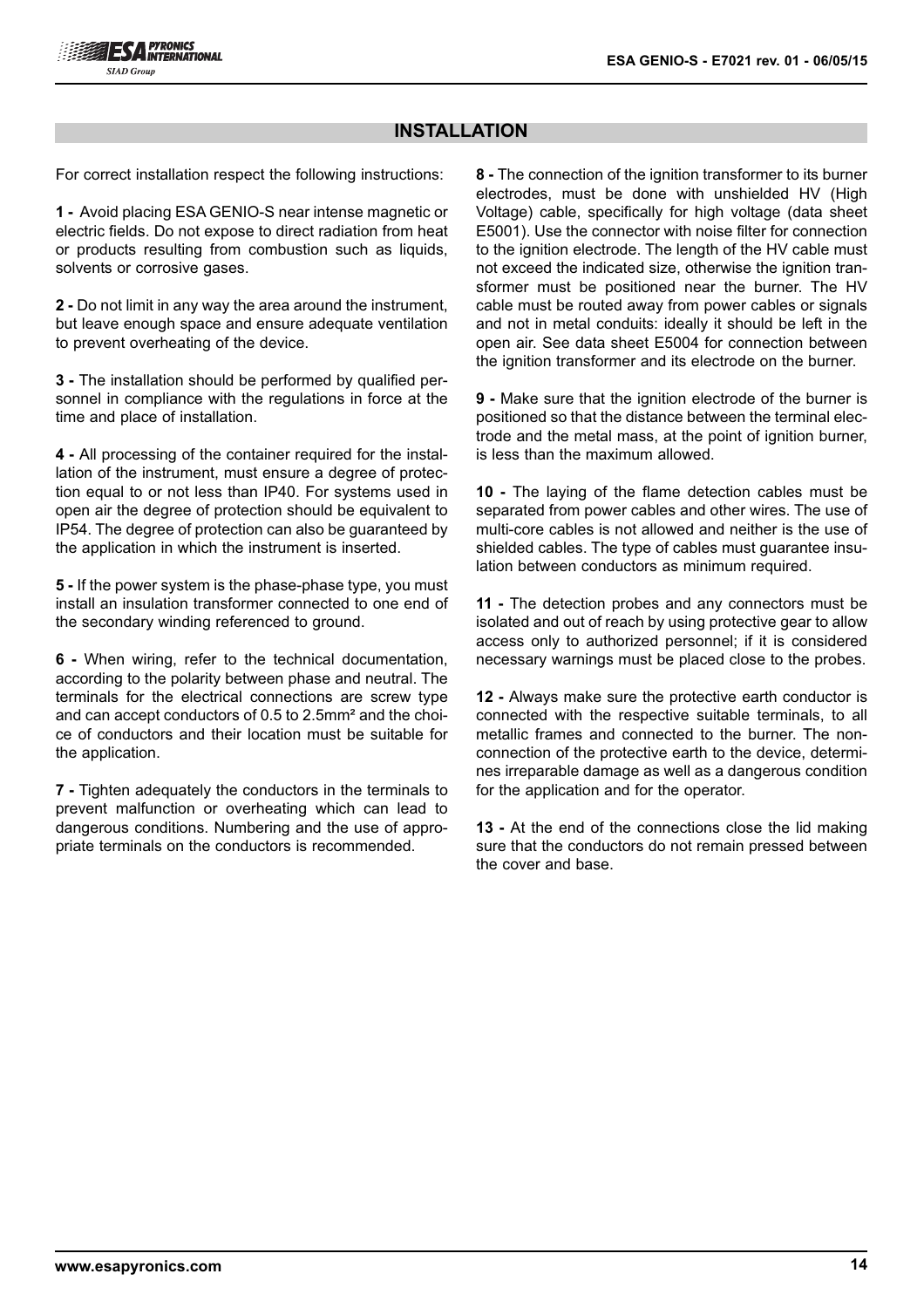# **BURNER START-UP**

The operations indicated in the following chapter must be performed by expert technicians. Failure to follow instructions may cause dangerous conditions.

**1 -** Verify that ESA GENIO-S is installed and connected properly. Check that the wires are fully engaged in the terminals and that there are no uncovered conductor parts.

**2 -** Ensure that the grounding conductor is properly connected to the instrument, to the burner and all interconnected devices.

**3 -** The HV cable output from the ignition transformer must be sufficiently distant from metal masses and the device card, it also needs to be properly connected to the electrode of the burner. Verify that there are no unprotected metal electrode parts.

**4 -** Check that the distance between the terminal electrode and the metal mass, at the point of burner ignition, is less than the maximum allowed.

**5 -** Before powering the instrument ensure that the voltage and frequency are correct; ensure that users do not have an absorption greater than the maximum capacity of the output contacts.

**6 -** Following the previous checks, power the ESA GENIO-S using the front switch. The instrument will perform an attempt to ignite the burner. Visually check during ignition time that the electric arc is formed in the correct spot in the burner and that the flame lights.

**7 -** With the burner on, intercept the fuel through the manual valve and checking that ESA GENIO-S intercepts the fuel solenoid valve. Furthermore, the device should indicate the condition of the burner lockout, both locally via the LEDs as well as remotely when the output of the lockout is connected

**8 -** Re-open the manual fuel shut-off valve and give an unlock command, making sure that the instrument carries out the ignition cycle properly.

| <b>CHECK</b>                      | <b>TYPE</b> | <b>FREQUENCY</b> | <b>OPERATION</b>                                                                                                           |
|-----------------------------------|-------------|------------------|----------------------------------------------------------------------------------------------------------------------------|
| <b>Closing of instrument</b>      | $\Omega$    | periodic         | Check that the instrument is always closed to<br>prevent dirt, dust and moisture from entering and<br>damaging the device. |
| <b>Connection cable integrity</b> | O           | every six months | Check the integrity of the outer insulation and the<br>absence of abrasions or overheating of conduc-<br>tors.             |
| Device response                   | O/S         | annual           | Check that the commands from the control<br>system are carried out and that the status is<br>reported correctly.           |
| <b>Device intervention</b>        | O/S         | every six months | Check that the instrument deactivates the fuell<br>solenoid valve as a result of a burner lockout.                         |
| <b>Clamping of conductors</b>     | O/S         | annual           | Reduce to every six months for applications with<br>vibrations.                                                            |
| <b>Instrument replacement</b>     | S           |                  | Replacement is necessary if the device is no lon-<br>ger functioning.                                                      |

# **GENERAL MAINTENANCE PLAN**

NOTES:

Key:  $O =$  ordinary /  $E =$  extraordinary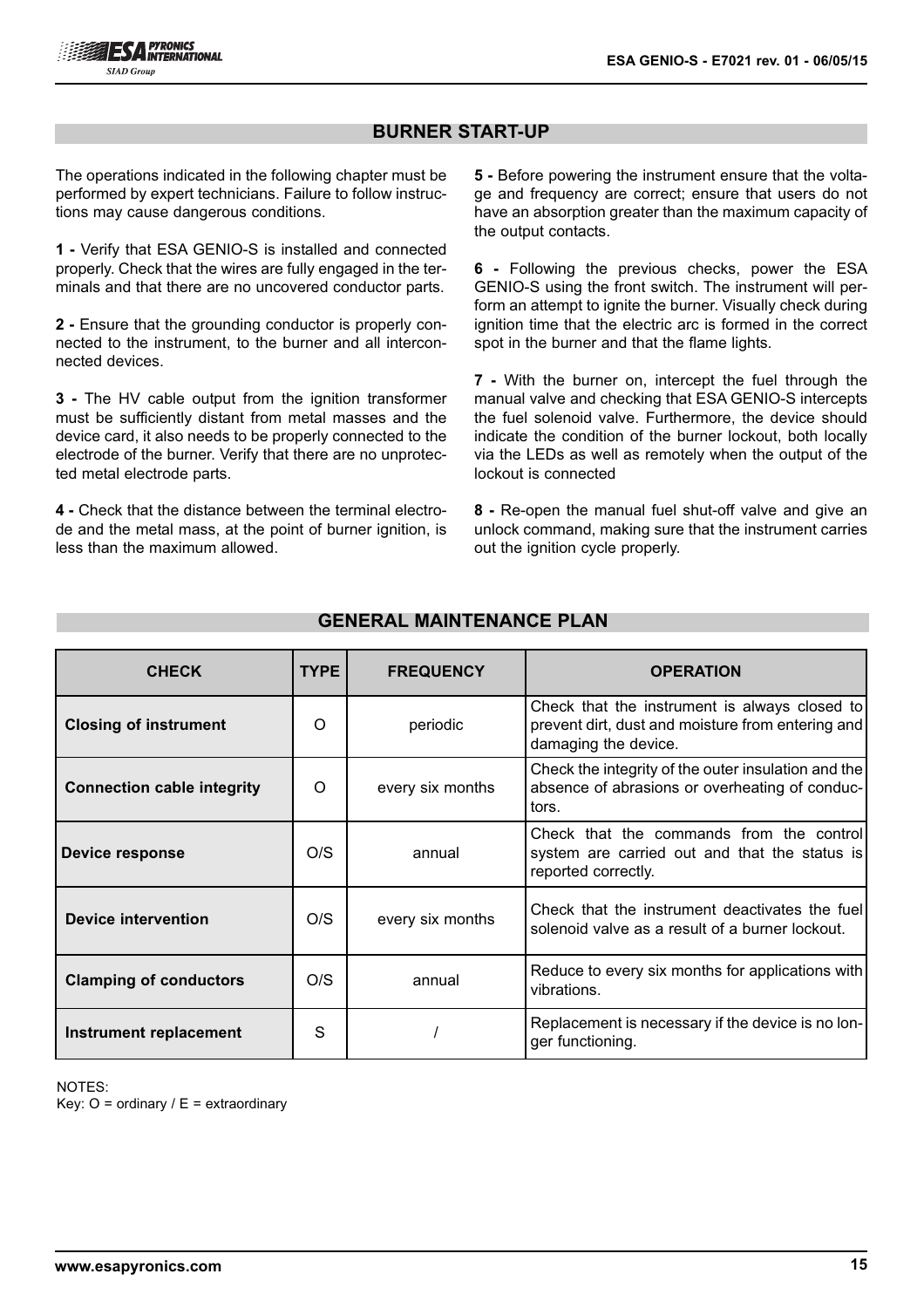# **ORDINARY MAINTENANCE**

For proper maintenance of the ESA GENIO-S flame control, strictly follow the instructions. Before carrying out maneuvers with the system on, make sure that the safety of the process and the operator is not compromised, if necessary run checks with the system off.

#### **CLOSING CHECK**

■ The closure of the device is essential for its proper functioning as it prevents the entry of agents that might damage the control board. Ensure that the lid adheres to the base so that the seal is effective. If there is dirt inside, first disconnect the power supply from the device and then remove dirt by blowing with compressed air. Do not use any mechanical means for this operation.

#### **INTEGRITY CHECK**

■The integrity of electrical cables can be checked visually. If you need to work on the conductors, due to the fact that they are not totally visible, disconnect the power to the device before attempting any changes.

#### **DEVICE RESPONSE**

■ Check that ESA GENIO-S commands burner ignition following the supply or unlock command from the furnace control remote system. With burner on, determine a lockout condition and verify that the instrument changes the status of the fault / burner lockout.

#### **DEVICE INTERVENTION**

■ With burner on, determine a burner lockout condition by closing the manual gas shut-off valve of the burner. Verify that ESA GENIO-S switches off the fuel solenoid valve within the set reaction time.

#### **CONDUCTOR CLAMPING**

■Checking of the clamping of the conductors in the appropriate terminals is necessary to prevent malfunction or overheating. This applies both to the conductors connected to the terminal of the device as well as to those related to users. During this operation, also check that the insulation of the conductor arrives right into the terminal or the terminal block.

#### **EXTRAORDINARY MAINTENANCE**

For proper maintenance of the ESA GENIO-S flame control, strictly follow the instructions to be carried out with the system turned off.

#### **INSTRUMENT REPLACEMENT**

**1 -** Make sure that the device is the cause of the failure or improper operation and that you have a spare part identical to the one being replaced, verifying the data placed on the identification label.

**2 -** Turn off the power supply and unscrew the four fixing screws to remove the cover with the instrument. Unhook the quick connecting terminal from the card, leaving the wires connected to the female terminal block.

**3 -** Replace the instrument and insert the female terminal connected to the cables in the correct place on the new device, making sure that it is correctly inserted and not overturned or shifted.

**4 -** Close the new instrument on the existing base making sure that the wires do not remain pressed between the cover and base.

**5 -** Verify that the new instrument is working properly. Repeat all steps in "BURNER START-UP".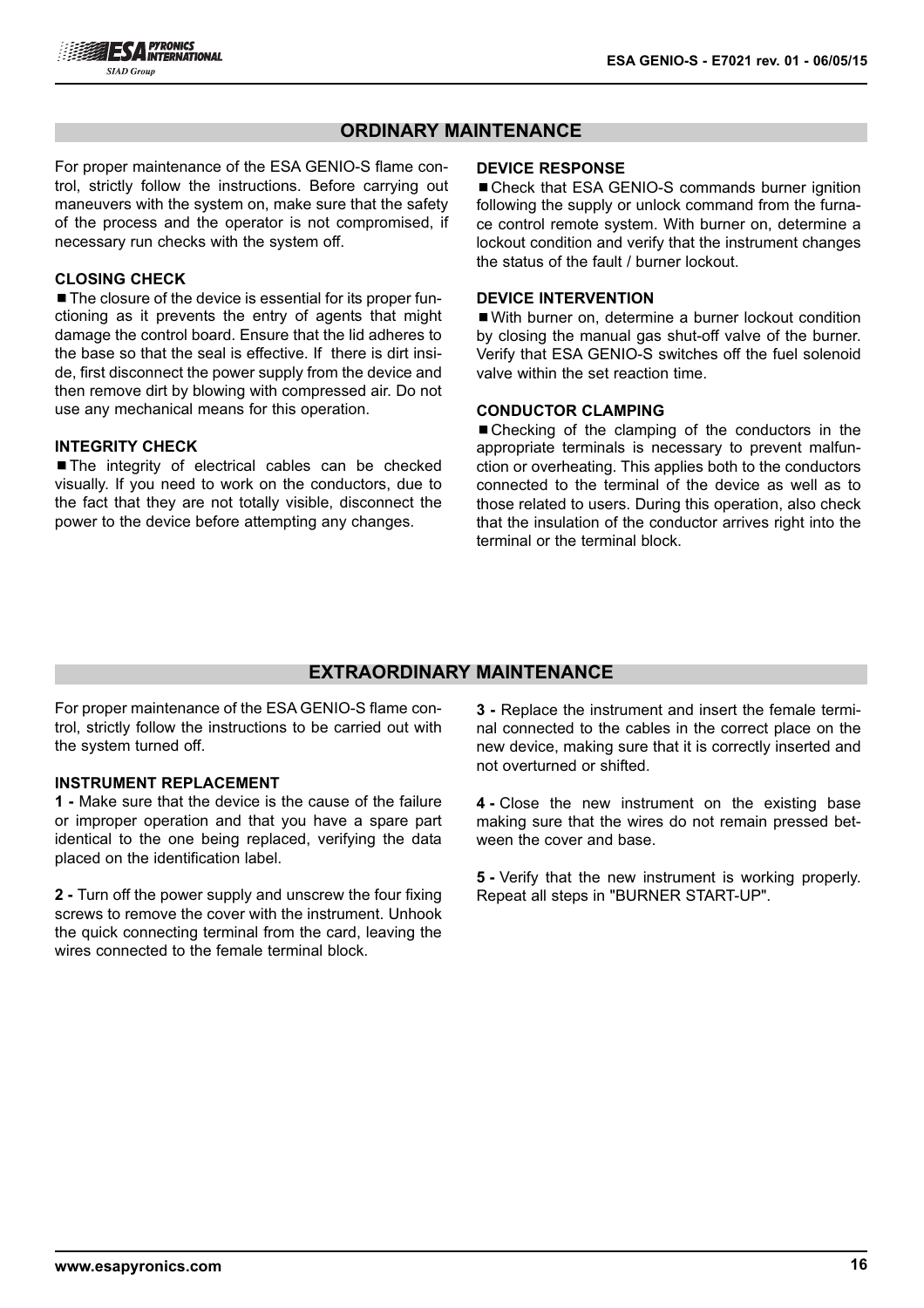



| Pos. | <b>Description</b>                                        | Pos. | <b>Description</b>                                       |
|------|-----------------------------------------------------------|------|----------------------------------------------------------|
| a    | Unirod flame detection                                    | е    | Output with no anomalies with calibrated resistance (CR) |
| b    | <b>IFlame detection with dedicated electrode</b>          |      | <b>IGas solenoid valve</b>                               |
| c    | Remote reset input                                        |      | Electric power supply                                    |
|      | Output for burner in lockout with volt free contact (C-B) |      | Safety stop                                              |

# **TERMINAL CONNECTORS**

**ESA PYRONICS SIAD Group** 

| Pos. | <b>Description</b>                                          | Pos.        | <b>Description</b>                                                        |
|------|-------------------------------------------------------------|-------------|---------------------------------------------------------------------------|
| G    | Grounding PE protection and burner frame                    | $\mathbf R$ | Output for burner count (1.8Kohm resistance) for<br>absence of anomalies. |
| N    | Ignition transformer neutral                                | $\ast$      | Not connected                                                             |
|      | Ignition transformer phase                                  | N           | Neutral for 1st stage gas solenoid valve                                  |
| F    | Detection electrode or flame signal transformer<br>(unirod) | v           | Phase for 1st stage gas solenoid valve                                    |
| S    | Remote reset input                                          | $\ast$      | Not connected                                                             |
| B    | Output for burner in lockout (N.O.)                         | N           | Power supply neutral                                                      |
| C    | Common for lockout output or output burner count            |             | Power supply phase                                                        |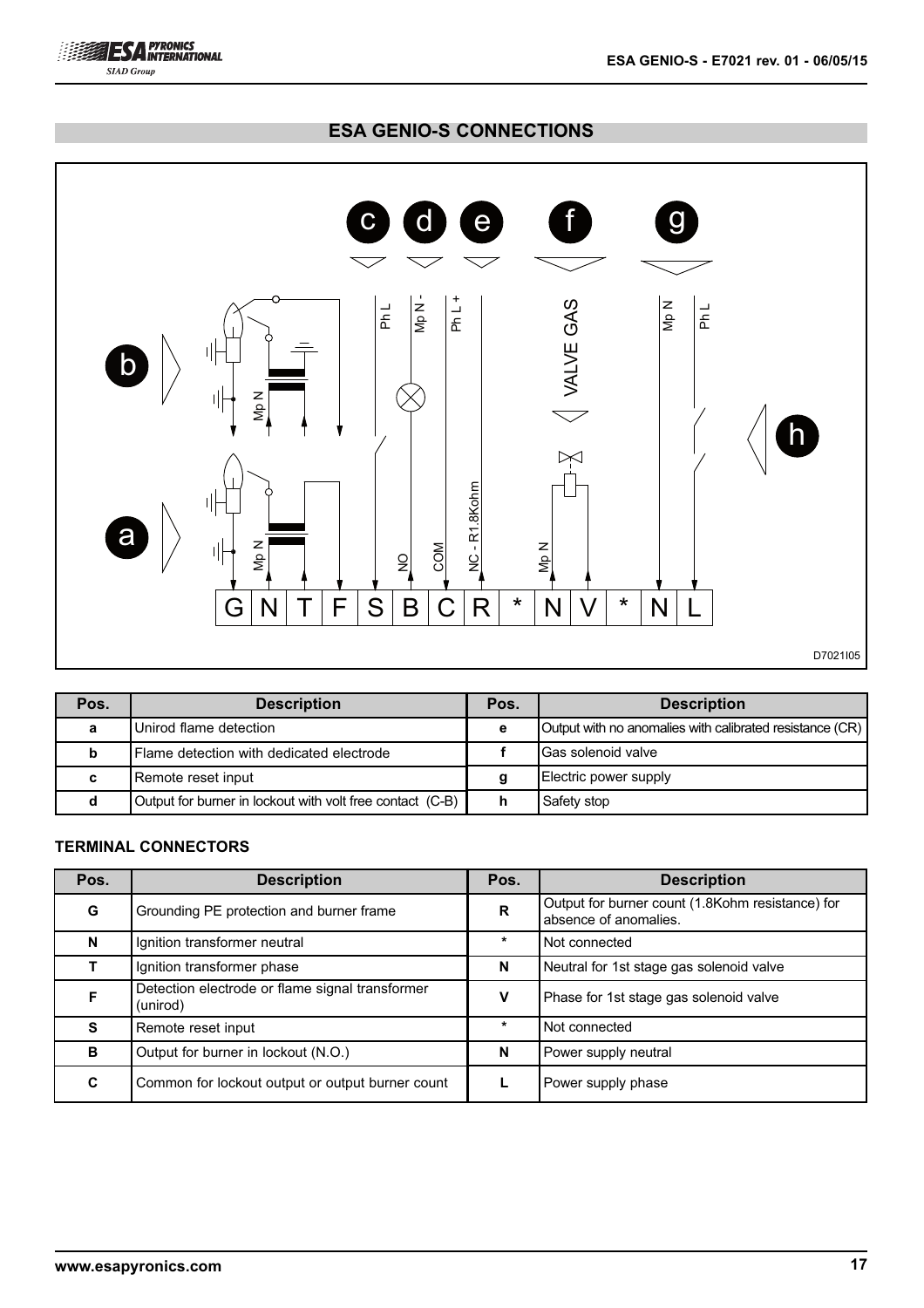# **OVERALL DIMENSIONS**



| Preformed holes     | Diameter mm | Cable gland    |
|---------------------|-------------|----------------|
|                     | 19          | PG11 - M20x1,5 |
| $2 - 3 - 4 - 5 - 6$ | 16          | PG9 - M16x1,5  |
| 7-8-9-10-11 *       | 16          | PG9 - M16x1,5  |
| $12 - 13$ *         | 19          | PG11 - M20x1,5 |

\* The transformer mounting precludes the possibility of using hollow passages 7÷13.

| Pos.  | <b>Elements</b>                                                   |  |  |  |  |  |  |
|-------|-------------------------------------------------------------------|--|--|--|--|--|--|
| A     | Attachments for fixing the transformer                            |  |  |  |  |  |  |
| в     | Attachments for fixing the transformer                            |  |  |  |  |  |  |
| C     | Not used                                                          |  |  |  |  |  |  |
| D     | Not used                                                          |  |  |  |  |  |  |
| Е     | Not used                                                          |  |  |  |  |  |  |
| F     | Screw support for earthing                                        |  |  |  |  |  |  |
| G - G | Mounting plate or rear collar<br>(tube $\frac{1}{2}$ ") - Tapping |  |  |  |  |  |  |